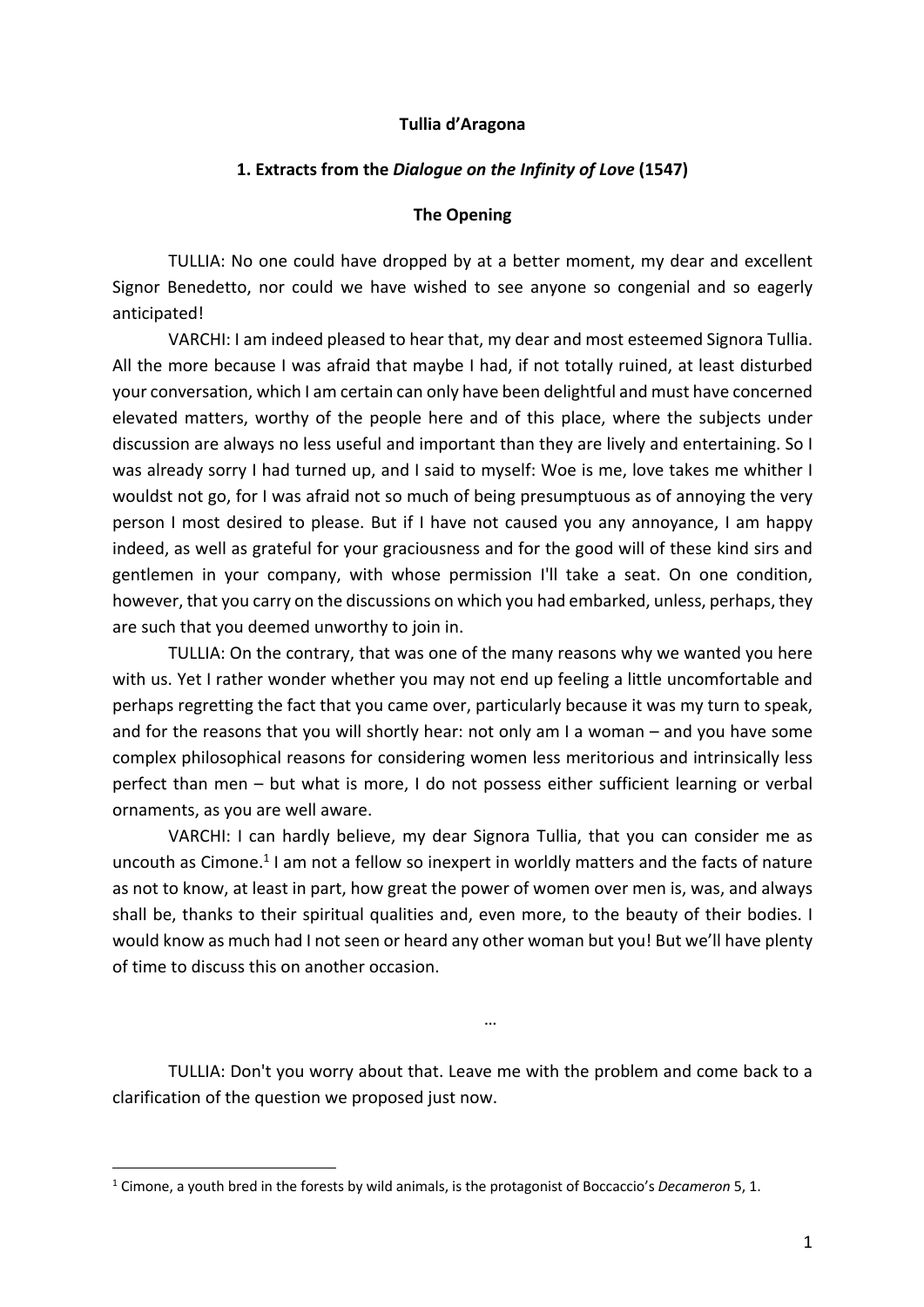VARCHI: What question are you talking about? First tell me and then I can try to satisfy you, if I am able to. On one condition, though: that afterwards you fill me in on the discussions which you said you had commenced a little while before I arrived here. Because I noticed that you were all full of concentration and greatly enjoying yourselves.

TULLIA I'm overjoyed, for if I'm not accustomed to denying something legitimate to most people, to you I can scarcely make or devise a refusal. The question proposed for discussion is as follows: "Is it possible to love within limits?" Can't you give an answer to this?

VARCHI: l wish I hadn't promised in the first place.

TULLIA: Why so?

VARCHI: I don't understand the terms of the proposition, so how can I possibly solve the question?

TULLIA: I know the tricks you are up to. Please do me a favor, if you have the slightest affection for me, and leave your excuses and witticisms to one side. If I can scarcely see the light, that's no reason for you to bandage my eyes completely.

VARCHI: What a splendid way women have! They reinterpret everything after their own fashion. Whoever they deal with, at whatever place or time, the uppermost thing in their minds is to come out the victors. However, since the one with the power around here wants it to be this way, let's make a virtue out of necessity, considering that it is and so will have to be the case. Moreover, I am more than delighted by it, since your entreaty was so framed as to raise all my spirits to a new vigor.

TULLIA: What are you saying now, A whole lot of spirits are in the air, are they? And they're molesting you? I thought that entreaties would exorcize them rather than attract them to a person!

VARCHI: And you say I go in for witticism! All right, let's dismiss the spirits to anyone who wants them and people possessed by spirits to anyone who can bear them. And now tell me: how would you answer if someone were to ask you whether the words "limit" and "end" mean the same thing?

TULLIA: Now I'm the one who can't follow you.

VARCHI: I wonder if these gentlemen won't start laughing at the way we're carrying on: we come from the same town but we can't understand each other, as the saying goes. What I was asking is whether the limit to a given phenomenon can be called its end.

TULLIA: Please just give me an example, if it's not too much trouble.

VARCHI: When a person has arrived at the "limit" of some given object, can it be said that he has reached its "end"?

TULLIA: I'd like that to be made a little clearer.

VARCHI: When a surveyor, as he measures a field or any other area, has reached its furthest limit, in such a way that there is no part of it left over to measure, would you say that he has reached the "end" of it?

TULLIA: Yes, I would say so. To me, phrases like "the final," "ultimate," "limit" and "end," of whatever it may be, seem to have the same meaning.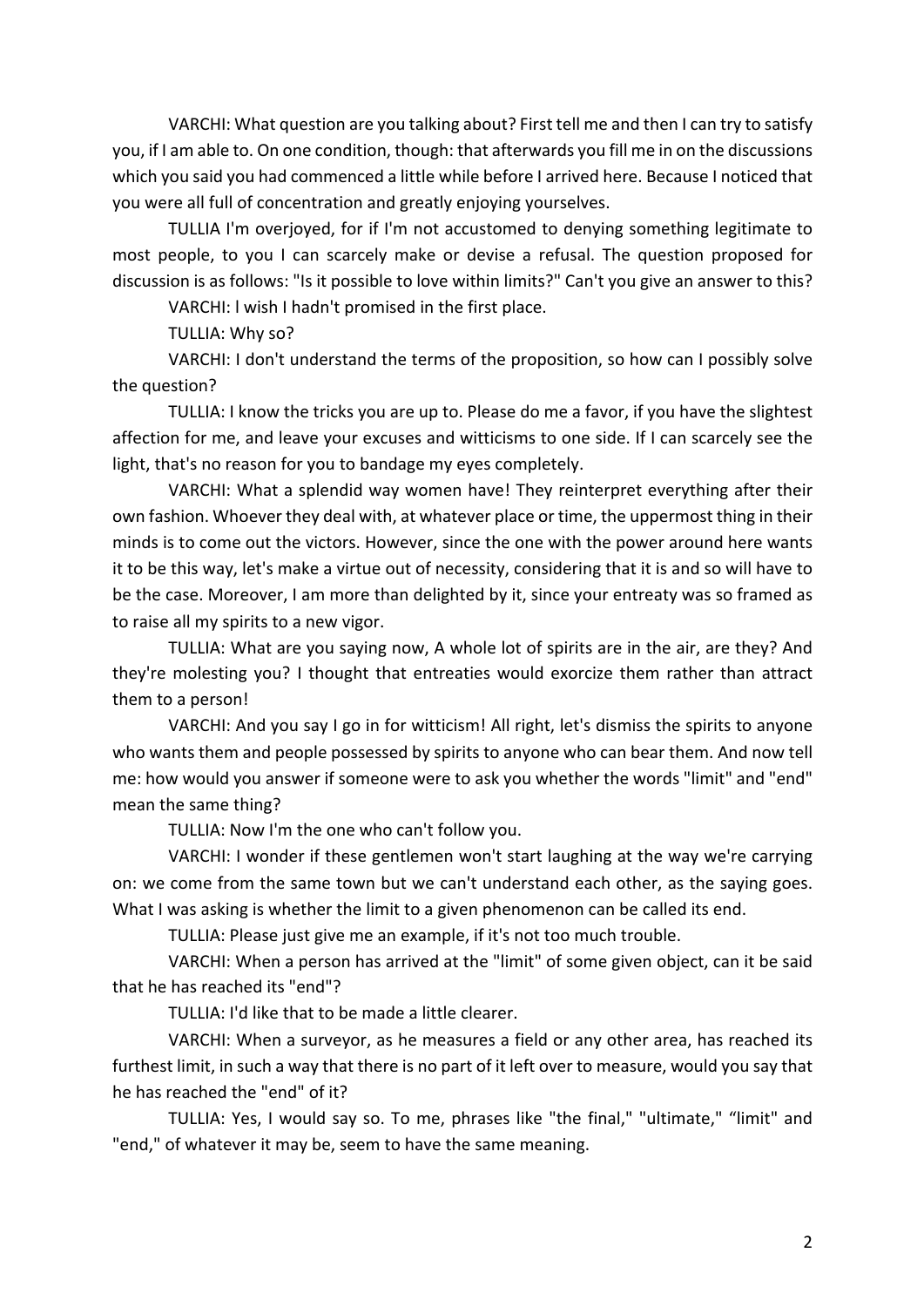VARCHI: That's well answered. It means, therefore, that the things that lack an end will also be without a limit and, inversely, those that have no limit will also be lacking an end.

TULLIA: What are you aiming at now? I wouldn't want you to be tying me up inside this plethora of "ends" and "limits."

VARCHI: You seem unnaturally suspicious today and far more so than is your normal manner. Yet you must be aware that once you have conceded the evident truth, namely, that "end" and "limit" stand for the same thing, you can hardly deny what necessarily follows, which is that one who has no end, also has no limit and the clauses can be reversed, of course. What are you worried about? What makes you so hesitant to concede something you know cannot be denied?

TULLIA: I'm afraid I might be embroiled in God knows what. There's one thing I can't get over, and that's the way these logicians fog up the other person's mind at their first opportunity. They start pronouncing affirmative and negatives; they want you to say "yes" and "no" at their prompting; they hardly lay off until their side of the argument gets the upper hand, whether rightly or wrongly. Things come to such a head that I usually compare them with the Gypsies when they carry on with their tricks.

VARCHI: You could not have chosen a better argument to prove to me that I'm not one of those logicians, for the very reason that logical discourse does the precise opposite of what you imagine.

TULLIA: Ha! You shan't catch me out like that. I don't mean the proper brand of logic, but the bogus sophistry which is all the modern vogue.

VARCHI: Let's not get into whether it's modern or not: please answer me one thing. Are you ready to concede in words what you've already admitted to me in effect?

TULLIA: Yes I am, but what will flow from it?

VARCHI: Quite simply that if I can prove to you that love has no end, then your query will be resolved.

TULLIA: Just slow down a second, you're very speedy at resolving a problem! For my part, I believe there are a number of tricky steps still ahead of us. And I can't see my way clear to accepting this conclusion of yours. I would really prefer to have it clarified at greater length by you, and at a relaxed pace, since, in any case, time is not pressing. None of the people around us has a more important engagement they should be going on to, or something they would prefer to do than to hear this out.

TULLIA: … Just carry on as you were, and, if possible, smooth things out and unfold them in minute detail, without taking into account what I might or might not know. To tell you the truth, I don't seem to know anything, except that I know nothing.

…

VARCHI: That itself would be no mean feat. You could compare yourself to Socrates, who was the wisest and most virtuous man in the whole of Greece.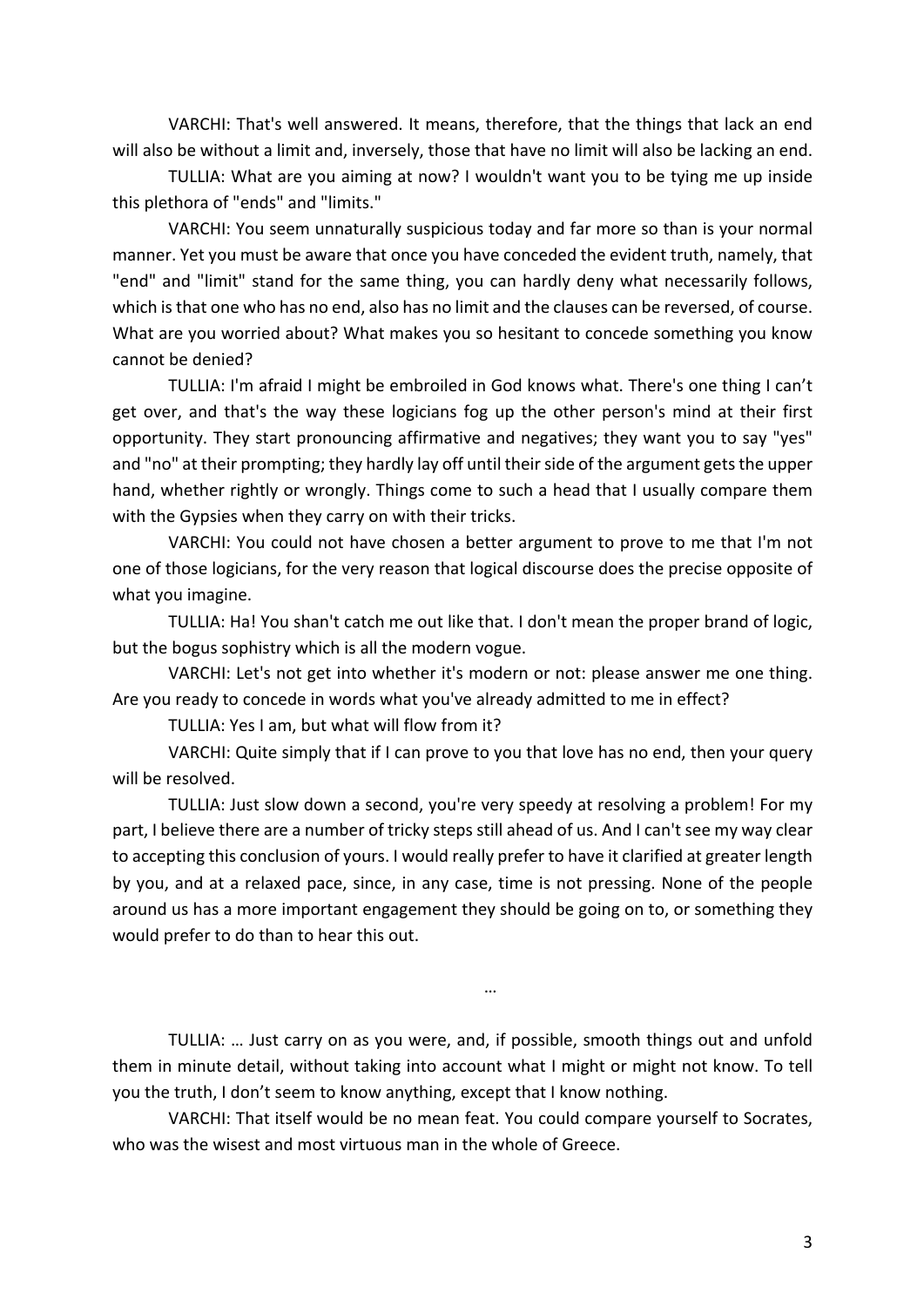TULLIA: I didn't mean that mine was the Socratic ignorance. You are putting excessively subtle interpretations on what I say. However, if Socrates was so wise and virtuous, why don't you make a practice of imitating him? For as you know, he discussed everything with his friend Diotima and learned all manner of wonderful things from her, especially concerning the mysteries of love.

VARCHI: And what do you think I'm doing?

TULLIA: Quite the opposite of everything that Socrates did. Since he adopted a learning stance, whereas you're imparting lessons.

VARCHI: No, you've got it wrong. Where do you think I derive my modest utterances, if not...

TULLIA: Come, come. Tone things down. Go back to the main subject and prove to us in a simpler fashion, if that is possible, that "to love" and "love" are the same thing.

[Tullia then mocks Varchi for using 'logic' to argue something that she believes is false: that "love" and "to love" are one and the same thing]

VARCHI: … Logic was invented for the discovery of truth and the disposal of falsehood, and anyone who uses logic for other purposes may be doing what he wants to, but is not doing what he ought to. This kind of charlatan deserves the same punishment as a doctor who uses his science and skills not to heal the sick but to kill the healthy. Indeed, his punishment should be even harsher, because the soul deserves greater reverence than the body.

TULLIA: I'll tell you what I think: right now, you seem to be beating round the bush, as they say. Maybe it's because you're not too confident of being able to prove to my satisfaction what is impossible, or of making me say what I'm not prepared to admit.

VARCHI: Something that is quite impossible is clearly false and therefore cannot be shown to be true, nor would I try to prove its truth to you. Far less would I seek to make you say something you didn't want to, as this would be grossly discourteous and presumptuous. I'll try my utmost to prove to you, and induce you to afflim yourself, that what I said was quite true. So now, pray, what do you think "love" is?

TULLIA: Do you think you can just fire off a question like that and so suddenly to a woman, especially to a woman such as myself?

VARCHI: You are trying to get me to say that many women are of greater worth than a host of men. Perhaps you want me to touch on your own great merits, for you have always put more emphasis on decking out the soul with exceptional virtues than on embellishing the body with pretty or majestic ornaments. Yours is an attitude rare indeed at all times and worthy of the greatest acclaim. Actually, I didn't ask you what love was, but what you thought love was. For I am well aware that normally women's aptitude for love is feeble.

TULLIA: You're wrong there. Perhaps you were judging women's love from your own.

VARCHI: Imagine what you would have said if I had added (as I was on the point of doing) that women also love rarely and had quoted some lines from Petrarch: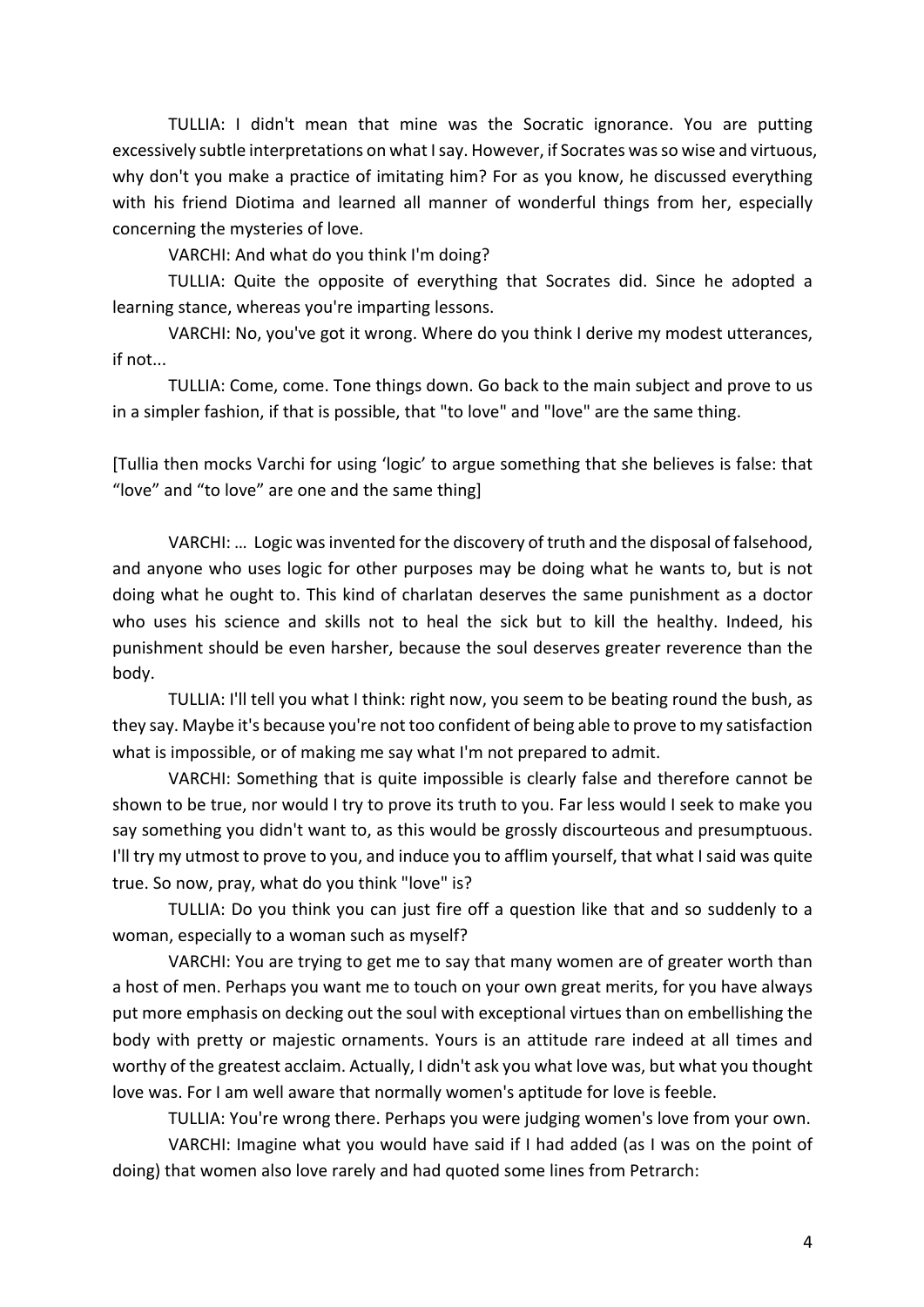*"Whence I know full well that the state of love / Lasts but a short time in a woman's heart."*

TULLIA: Oh, what a trickster you are! Do you think I can't see what you are up to? Just think what would have happened if Madonna Laura had gotten around to writing as much about Petrarch as he wrote about her: you'd have seen things turn out quite differently then! Anyway, why aren't you keeping your promise to me?

VARCHI: It's up to you, at this stage. You haven't yet told me what you think "love" is. TULLIA: "Love," according to what I have frequently heard from other authorities, as well as by my own understanding of it, is nothing other than a desire to enjoy with union what is truly beautiful or seems beautiful to the lover.

TULLIA: Well then, for my part I believe that beauty is the mother of all forms of love. VARCHI: Who, then, would be its father?

…

TULLIA: The knowledge of that beauty.

VARCHI: And how can I possibly refrain from praising you, Signora Tullia. Even so, you would have come even closer if you had stated that beauty is the father and knowledge is the mother, as we shall propose some other time. This derives from our conviction that the loved one is doubtless the agent and consequently more noble, while the lover is the passive recipient, and therefore less noble, despite the contrary view which the divine Plato appears to hold on this distinction.

# **Tullia asks Varchi to prove his statement that love is without end: "And that is something you are going to find very hard to do"**

VARCHI: … What reasons can you adduce to prove that love has an end?

TULLIA: No particular reason; but it is as I say.

VARCHI: So you want me to bow down to authority!

TULLIA: No, Sir. I want you to bow down to experience, which I trust by itself far more than all the reasons produced by the whole class of philosophers.

VARCHI: So do I. But what experience would that be?

TULLIA: Surely you know far better than I do that innumerable men, both in ancient and modern times, have fallen in love. Then, because of anger or some other feeling, whatever the reason might have been, they have stopped loving and jilted the women they had loved.

VARCHI: I wouldn't claim to know this better than you. However, yes, it is true that countless men, and countless women, both in antiquity and the present era, have been in love, and that then, whatever the reason may have been, they fell out of love, and many times their love turned into hatred, which is much worse. So what do you wish to infer from this: that love has an end, and so one can love within a limit? I think you'd be deceiving yourself.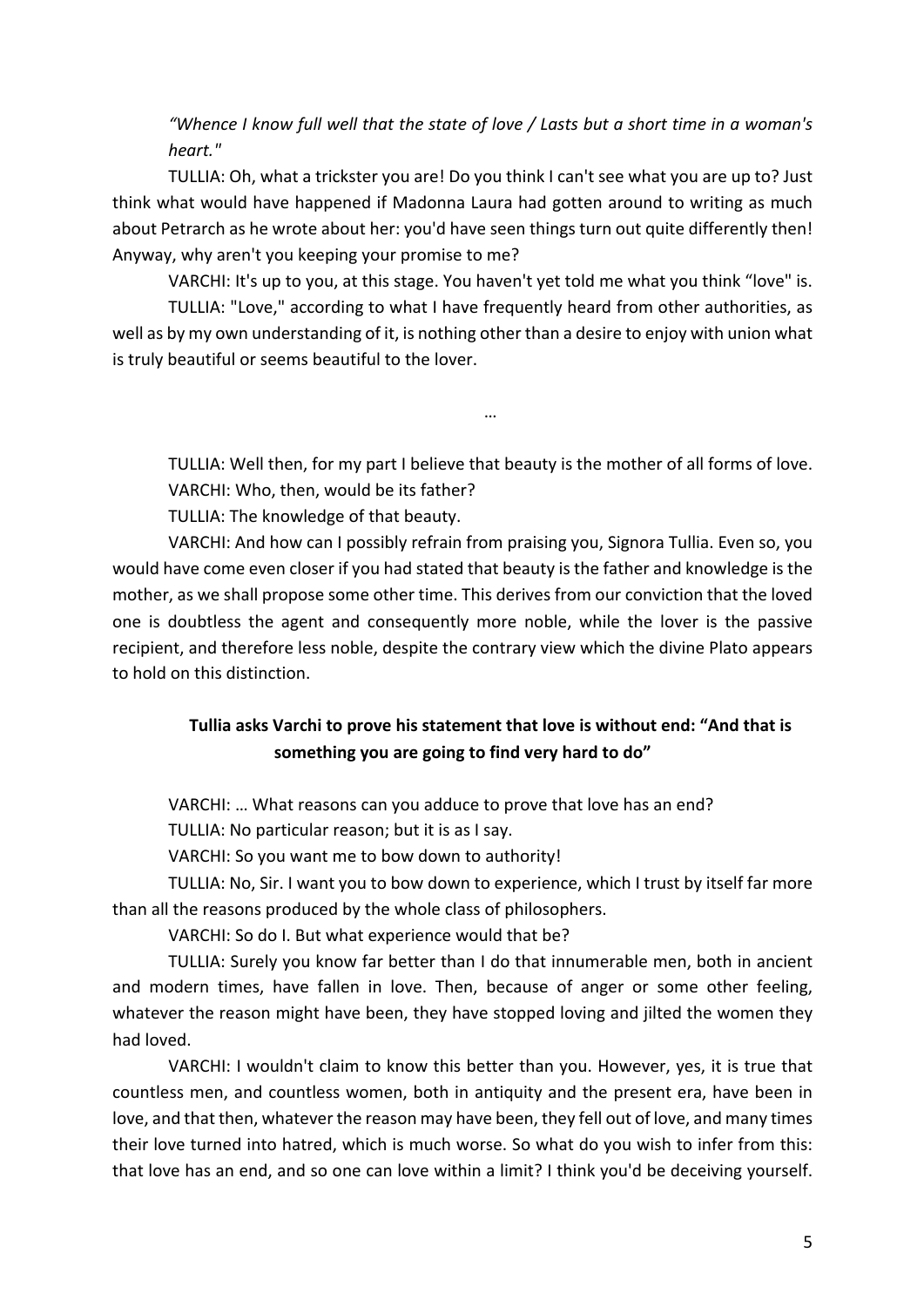However, since I know how intelligent you are and I can see you smiling away there, I'm sure you are trying to catch me out. I'll be satisfied if you acknowledge that I wasn't totally wrong, and also that I wasn't trying to be funny when I said at the outset that I didn't understand the terms of the debate. In fact, I never meant that kind of "end," and I don't believe that you had that "limit" in mind when you first laid the issue before me.

TULLIA: I will admit that much. Otherwise what I put up for discussion would not have been a debatable question but foolishness on my part, since it is obvious that people fall in and out of love at their own volition.

VARCHI: I would not like you to pass as foolish when in fact you are so clever, unless you're really trying to catch me out on this topic too. Actually, it is not quite as obvious as you suppose it to be.

TULLIA: Lord save us, you even want to argue the point on this one!

VARCHI: So tell me: suppose I ask you if one can live without eating, what answer would you give?

...

TULLIA: What a fine question! How do you think I would answer? I would say "Certainly not!" Provided the common run of men and women were not like that Scotsman in Rome in the time of Pope Clement, or that girl who is still alive in Germany and manages to survive without eating. So please don't think you can trap me with a half-swallowed mouthful!

VARCHI: Trust me. I'm doing some serious reasoning here. Not only do I find sophistic tricks distasteful, I actually have a mortal hatred for them. You gave a splendid answer, in fact. However, just let's suppose that somebody cited an instance, or lodged an objection, to show your opinion was wrong, and quoted the fact that the dead do not eat, how would you answer him.

TULLIA: Well, I'll leave you to be the judge of that!

VARCHI: Go ahead and say something.

TULLIA: Somebody is pulling my leg.

VARCHI: No, the jokes are coming from you. I've told you more than once, I'm taking each point seriously. I must insist that you give me a clear answer, or we will go on talking about something else, for I have a greater wish to hear these gentlemen speak and more need to learn from them than I have of doing the talking myself.

TULLIA: But I do not see what good it is for you to ask me why the dead do not eat Everyone knows they no longer need to eat and they can't. In brief: they are defunct, no longer alive!

VARCHI: You see, you have said by yourself what you didn't believe when you heard it from me. What you ought to answer now is exactly this: just as the living cannot live without eating, so those who are in love cannot love with a set limit. If anyone adduced classical or contemporary examples, telling you that these and those characters, after falling in love,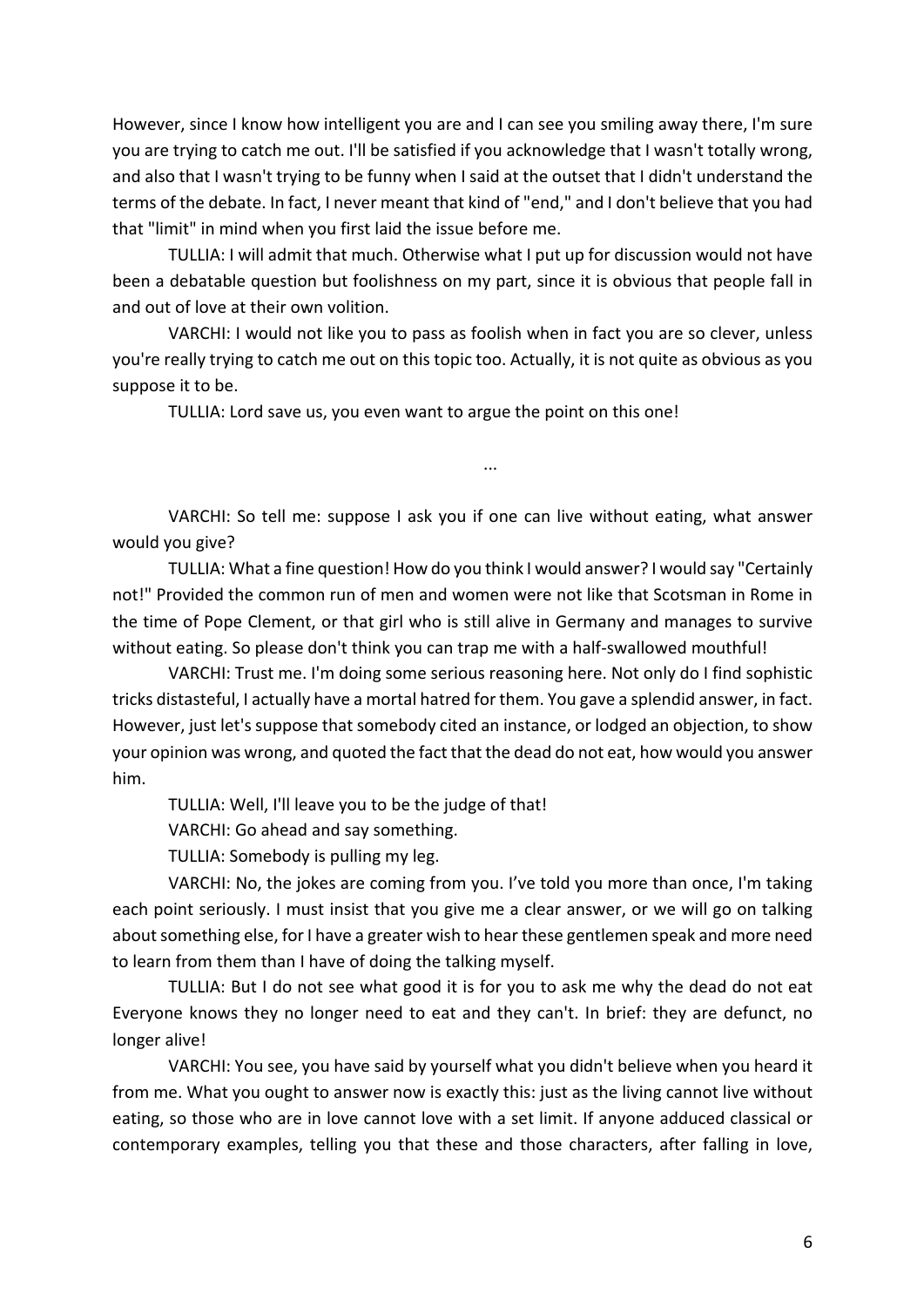stopped loving and fell out of love, so to speak, you would have to confute them by saying: these people and those people were once alive and ate; now they are dead and no longer eat.

TULLIA: Ah, I see your point. What you mean is that while one loves, one does not love within limits. But when one no longer loves, the issue simply doesn't arise. This logic is truly manna from heaven!<sup>2</sup> Now tell me: don't you believe there are some individuals who love, in order to achieve their own end, and then, when they have fulfilled that desire, love no more?

VARCHI: No, Madam.

TULLIA: You show yourself to be a little inexperienced in matters of love. Forgive me for pointing out that I have known a lot about such things, and still do.

VARCHI: I too know, and have known, the vicissitudes of love.

TULLIA: So what do you say?

VARCHI: I say theirs is no love, and they are not enamored.

TULLIA: They would insist that they are.

VARCHI: They do great wrong. They deserve a severe punishment.

TULLIA: Yes, they do, because they just end up leading poor, miserable women astray. VARCHI: I don't blame them on that score, because there are also a number of women who play the same little game with men. Their real fault is that they give the most beautiful and precious label to what is just a vile and sordid act.

TULLIA: You really don't give me any chances, do you? But I promise you, you will pay for it eventually! So come back to the proof that love is with- out an end and therefore lacks a "limit" in the sense that we have agreed to use the term "end," in the present disputation. For if you can do this, I shall deem you a worthy hero indeed!

VARCHI: I don't intend to reply, because unfortunately you'll just try to score points against me. I know what you are like!

TULLIA: Yes, of course. Thank goodness you won't have much to say. And if you do have a response, speak up.

VARCHI: For that reason too, I won't answer!

TULLIA: Please continue the discussion! As I said, you'll be a mighty hero, if you can prove to my satisfaction that love is without end.

VARCHI: Is it then such a heroic feat to defeat a woman?

TULLIA: You're not in a contest with a woman. You're fighting against Reason.

VARCHf: And isn't Reason female?

TULLIA: I don't know if it is female or male. Now let me do the talking for a while. Let's see if I can catch you by doing the questions my way. But don't hold it against me if I make a few blunders.

VARCHI: By all means, do begin. I shall answer correctly, and willingly.

TULLIA: If a thing has no end, is it infinite?

VARCHI: Without the slightest doubt.

 $<sup>2</sup>$  Unexpected aid, advantage or assistance: "manna from heaven" is an expression that alludes to the food that</sup> miraculously appeared to feed the Israelites on their journey from Egypt to the Promised Land (Exodus 16:15).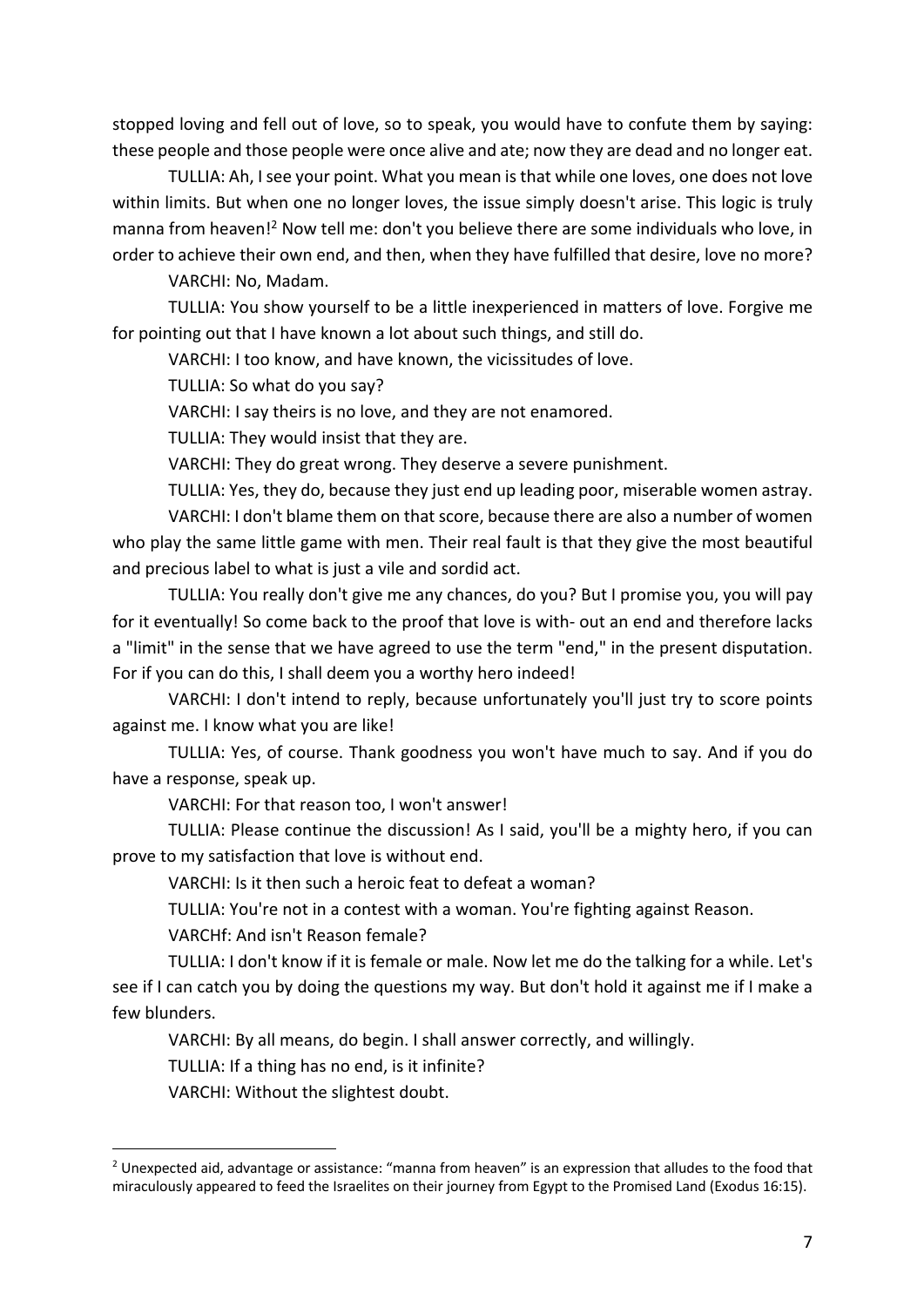#### **Tullia on two types of Love**

TULLIA: Because this word "love," since it can stand for various types of loving, is a polyvalent noun. And you didn't ask me first what kind I meant.

VARCHI: Ah, Signora Tullia, you have got me there!

TULLIA: You asked for it; it's your loss.

VARCHI: I admit it. So, I ask you now what kind of love you had in mind.

TULLIA: Indeed, I am going to tell you. Leaving all possible subdivisions aside, let me say that love is of two types. We shall call the first "vulgar" or "dishonest" love, the other "honest," that is to say, virtuous. Dishonest love - which is found only in vulgar and lowminded individuals, that is, in those whose souls are low and vile, who lack virtue or refinement, whether they come from noble or insignificant stock - is generated by a desire to enjoy the object that is loved, and its goal is none other than that of common animals. They simply want to obtain pleasure and to procreate something that resembles themselves, without any further thought or concern. Those who are moved by this desire and who love in this guise, as soon as they have reached their goal and have satisfied their longing, will desist from their motion and will no longer love. As a matter of fact, they may quite often recognize that they have made a mistake, or get fed up with the time and trouble they have put into it, and so they turn their love into hate. Of course, I was not considering this type of love.

VARCHI: I certainly believe you, for I know that your noble heart would never stoop so low as even to think of talking about such vile matters. But pray go on.

TULLIA: Honest love, which is characteristic of noble people, people who have a refined and virtuous disposition, whether they be rich or poor, is not generated by desire, like the other, but by reason. It has as its main goal the transformation of oneself into the object of one's love, with a desire that the loved one be converted into oneself, so that the two may become one or four. Many times, this transformation has been beautifully described by Petrarch, as well as by the Very Reverend Cardinal Bembo. And as this transformation can only take place on a spiritual plane, so in this kind of love, the principal part is played by the "spiritual" senses, those of sight and hearing and, above all, because it is closest to the spiritual, the imagination. But, in truth, as it is the lover's wish to achieve a corporeal union besides the spiritual one, in order to effect a total identification with the beloved, and since this corporeal unity can never be attained, because it is not possible for human bodies to be physically merged into one another, the lover can never achieve this longing of his, and so will never satisfy his desire. Thus, he cannot love with a limit, as I concluded earlier.

VARCHI: … First of all, I do not understand why you blame and call "dishonest" that kind of love that is not only common to all animate things – I mean earthly creatures – but is proper to them, for they are made more for it than for anything else… For Aristotle says that the man who cannot generate, since he cannot do what nature has created him to do, is no

…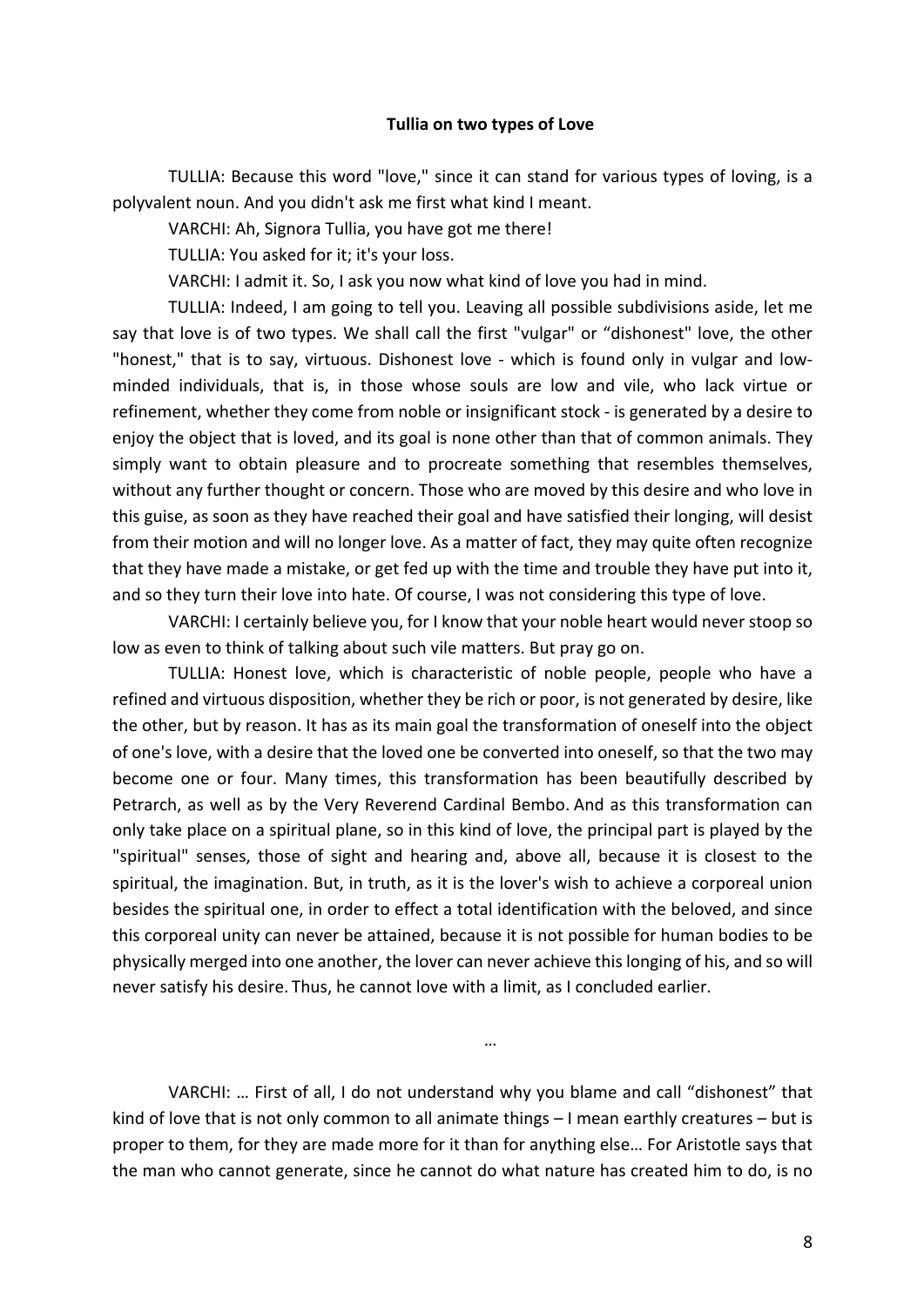longer a man. Secondly, I wonder what you would say about those men who love boys, whose urge cannot obviously be a desire to generate something similar to themselves. Furthermore, it does not seem true that all those who love with a vulgar and lascivious love desist from loving as soon as they have satisfied their desires, on the contrary, there are many who seem to burn more ardently afterwards. These three points I have raised in regard to the first type of love are enough for the time being.

TULLIA: These are not casual objections, or points of slight importance, as you made them out to be. I know that you like to conduct a detailed analysis of everything. But I'll reply to the best of my ability. I would answer your first point by saying that I am well aware that we humans cannot be reprehended, or praised, for the instinctive drives that arise from our nature. Hence the first type of love is not to be blamed, either in the plant or the animal kingdom. And it should not be called lascivious or "dishonest" in them, or indeed in human beings. Rather, it can be and should be lauded to a greater extent in humans because they are capable of generating offspring of a more noble and worthy caliber than plants and animals can.

My main proviso is that this appetite should not become unbridled and overpowering, for this often happens with human beings, who are endowed with a free will, while it does not occur in the plant or animal kingdom. It is not just because animals are animals - as an Empress once replied in a famous aside - but because they are guided by an unerring mind. Hence, since no one deserves censure for eating and drinking, but rather should be congratulated, because these processes restore the natural warmth and essential humors which maintain us in life, so people should be praised, and no one censured, for generating offspring that are similar to themselves, thus perpetuating themselves in the species, since they cannot re- produce themselves as individuals. However, just as we can blame and also chastise someone who eats or drinks more than is reasonable, or at the wrong place and time, in a way that things that were supposed to benefit him actually harm him, so we ought to chastise and blame far more vigorously those persons who yield to the passions of the flesh without due limit and moderation. For in doing so, they subordinate reason, which ought to be the queen of the body, to the senses, and thus they quickly turn from being rational men into being brute animals.

We'll come now to the second of the points you raised. Here I consider that those men who entertain a lascivious love for youths are not following the true dictates of nature, so they fully deserve the punishments that canon and divine law have imposed on them, as well as the penalties set up by man-made and civil justice. What is more, I can scarcely believe that people who practice such an ugly, wicked and hideous vice, whether an artificial or habitual form of behavior, are real human beings. I shall be glad if later on you could give me your own view on this, for I know full well that in classical Greece the opposite notion was common and that Lucian wrote a dialogue in which he praised this vice, as did Plato.

…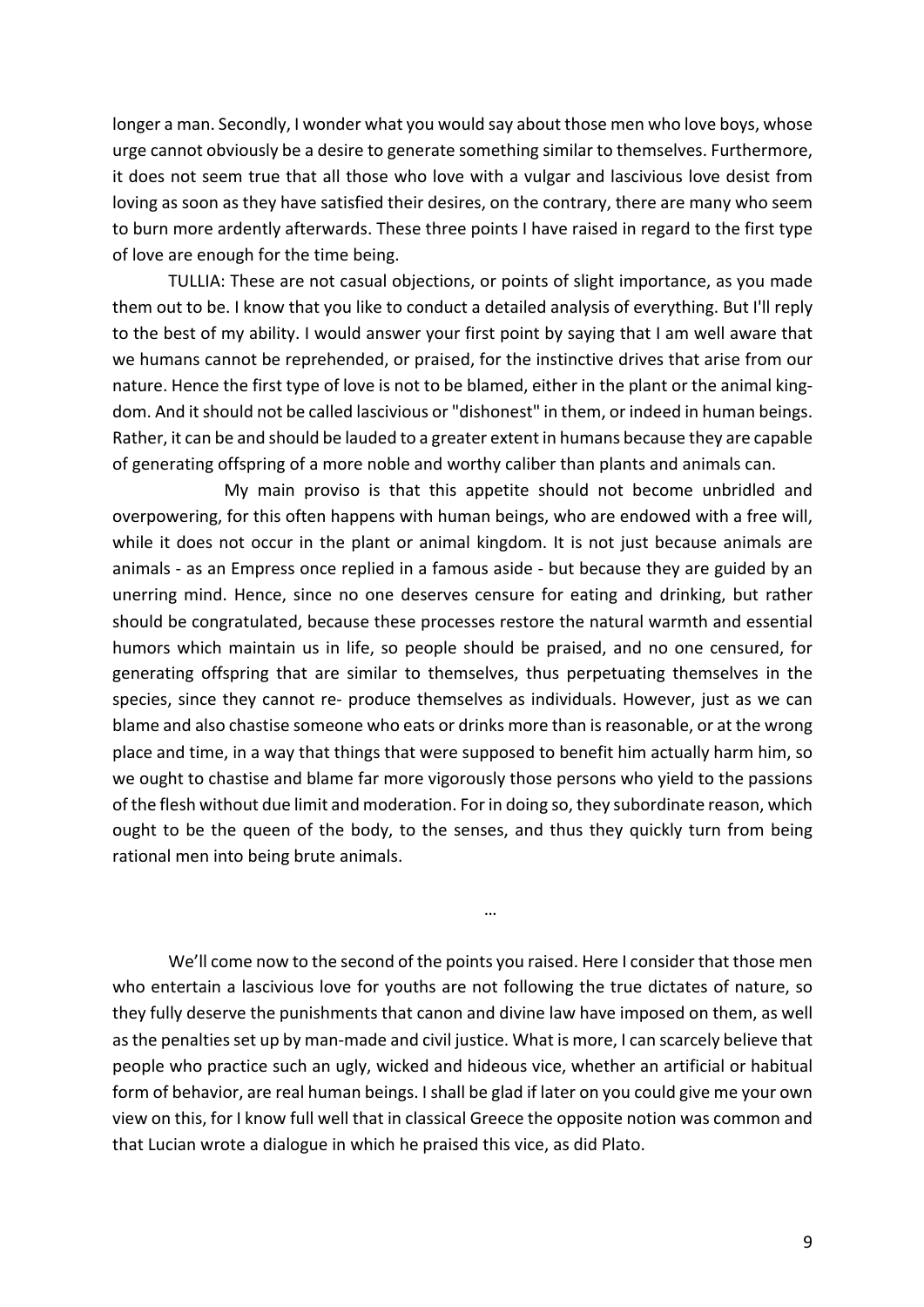VARCHI: I want to reply to you now instead of postponing this question until later, for you are mixing things up and taking logs for axes. You are greatly mistaken if you compare Lucian with Plato, and if you furthermore believe that Plato praised such filthy wickedness. For God's sake, get such an ugly belief, such grievous sin, out of your head, for it is unworthy of a person of the lowest mind, let alone of your very gentle soul.

TULLIA: Do forgive me. I had understood that not only did Socrates and Plato make a public spectacle of their affairs with young men, but they also took it as something to be proud about, and they wrote dialogues, as we can see in the cases of Alcibiades and Phaedrus, where they speak about love with great beauty and passion.

VARCHI: I do not say that Socrates and Plato did not show their love for youths in public, that they were not proud of it and did not speak of love with great beauty and passion. I simply maintain that they did not love them the way that people commonly interpret and apparently you also believe. I'll say more: I do not know who speaks more amorously about love than Solomon in his "Song of Songs."

TULLIA: I'll take what you say on trust. But do tell me, were they in fact lovers? VARCHI: Of course they were lovers! Very much so.

TULLIA: So were they desirous of generating something resembling themselves? VARCHI: Do you doubt it?

TULLIA: I don't quite know how to respond. You have a way of turning everything around against me. Yet I am sure that, in that case, they could not achieve their goal. Indeed, no one can reasonably long for things that cannot come to pass, and which they cannot possibly obtain.

VARCHI: You customarily appear to be more attentive and of better mind and judgment than you seem today. I am beginning to suspect that all of you here are setting me up to see how far I will go. What makes me sure of it is your keeping so quiet, no matter what I say. I am aware that you know that, just as pregnant bodies long to generate, so do pregnant souls, and even more so. Socrates and Plato, therefore, whose souls were replete with all goodness, overflowing with doctrine, rich in all virtues and, finally, pregnant with all kinds of lofty and venerable habits, desired nothing more than giving birth and generating something similar to themselves. Those who deny it, or believe otherwise, do not describe Socrates and Plato; they rather give themselves away. This is the real and authentic virtuous love. It is as much worthier than the other as the soul is worthier than the body. These lovers deserve far more praise than the others, just as generating a beautifulsoul isfar more commendable than giving birth to a beautiful body. Do not be deceived by today's customs: be satisfied by knowing that procreators of this type are to be commended, and the more so for not being generally appreciated. But we are treading on very difficult ground, and besides you know everything already. So, do go back to your third question.

TULLIA: I wouldn't like to let that point slip by in such a hurry. Despite my awareness that what you are saying is perfectly true, I should still like to know why a woman cannot be loved with this same type of love. For I am certain that you don't wish to imply that women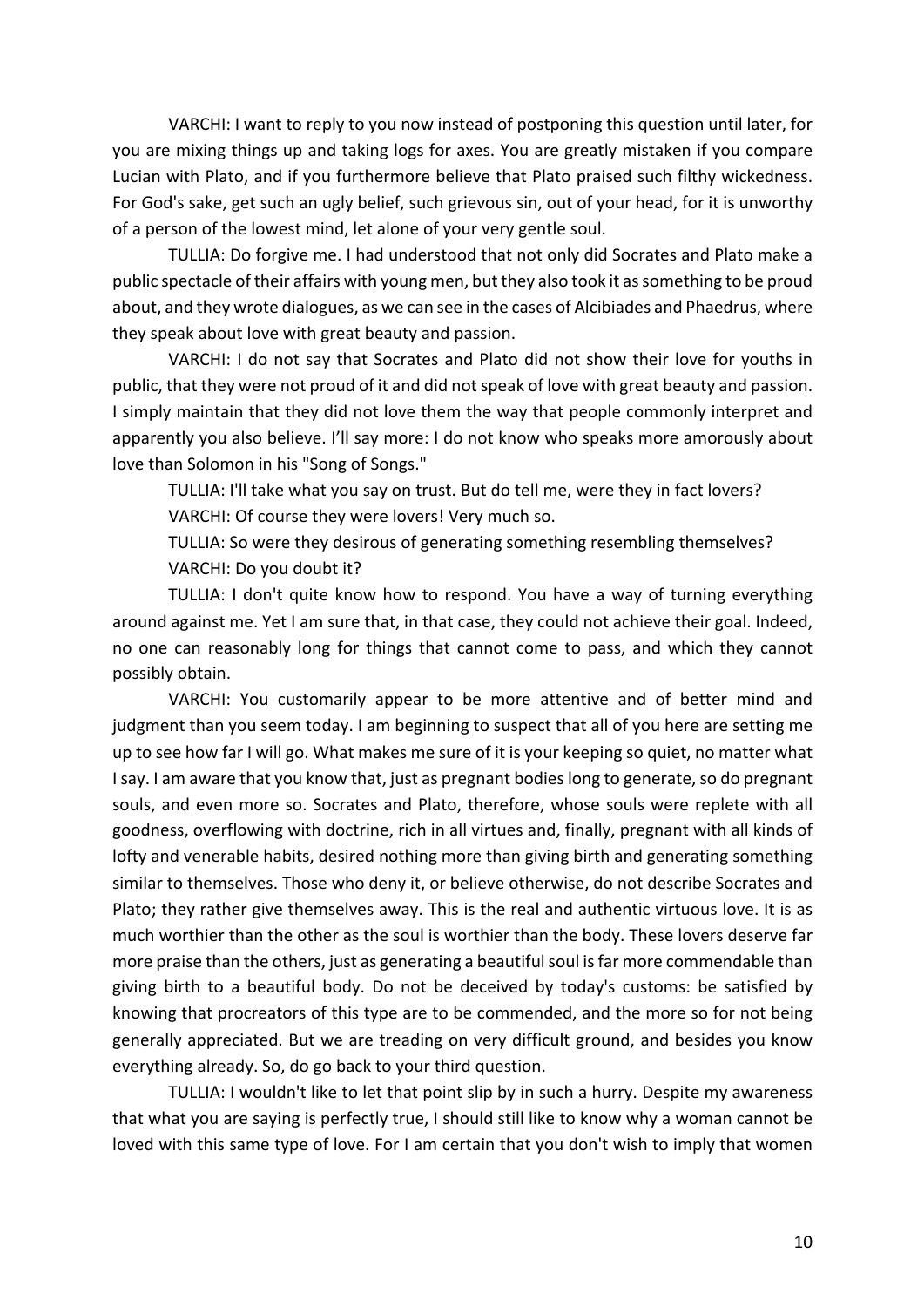lack the intellectual soul that men have and that consequently they do not belong to the same species as males, as I have heard a number of men say.

VARCHI: It was someone's belief - but it is far from the truth - that the difference between men and women is not one of essence. And I myself maintain that not only is it possible to love women with an honest and virtuous love, but that one ought to. As far as I am concerned, I know those who have done it and do it all the time.

TULLIA: You have quite restored my confidence! But please tell me, what is the significance of the fact that these Socratic lovers tend not to love those who are unprepossessing, or simply too old.

VARCHI: I thought I was the one who always wanted to split hairs. Who told you this? TULLIA: I can see it every day with my own eyes.

VARCHf: Would to God that these lovers we are talking about were as commonly found as they are rare, or that one of them were to be seen at least once in ten years, if not every day. What you say is quite true: the most beautiful people, or those who seem most beautiful, are loved more than the others, and they are loved more up to a certain age than later.

TULLIA: And what could be the reason for that: Please don't quote me the reasons that monks commonly put forward when they try to exculpate themselves.

VARCHI: If these reasons are true and persuasive, why should I not put them forward?

TULLIA: Maybe by hearing them from your own lips I'll be tempted to accept them.

VARCHI: First of all you ought to realize that one may not understand or get to know anything at all except through one's senses, and that, of all the senses, the noblest and most exquisite is sight.

TULLIA: I know and can concede all that. But you're starting off at a very high plane and from propositions that are universal.

VARCHI: When I am with you, I am forced to proceed in this fashion, for you are always picking holes in things and want to find out the whys and wherefores of everything. Since the good and the beautiful are the same ...

TULLIA: I didn't know that and I don't concede it. Otherwise, following this line, we could say that all beautiful people are virtuous.

VARCHI: You well know ...

TULLIA: Be careful, don't be deceived. For myself, I have met many handsome people, but they weren't at all virtuous for that.

VARCHI: So have I. Nonetheless what I say is true, for these people have

turned out to be the way they are, not because of their nature but by accident, either through their fathers' fault or their teachers' incompetence or their friends' failing. Remember the proverb "Bad company will teach you bad ways, "for it is very true. I furthermore can say that these people, when they are bad, are worse than others, in fact they are evil.

TULLIA: I beseech you to tell me the reason for that.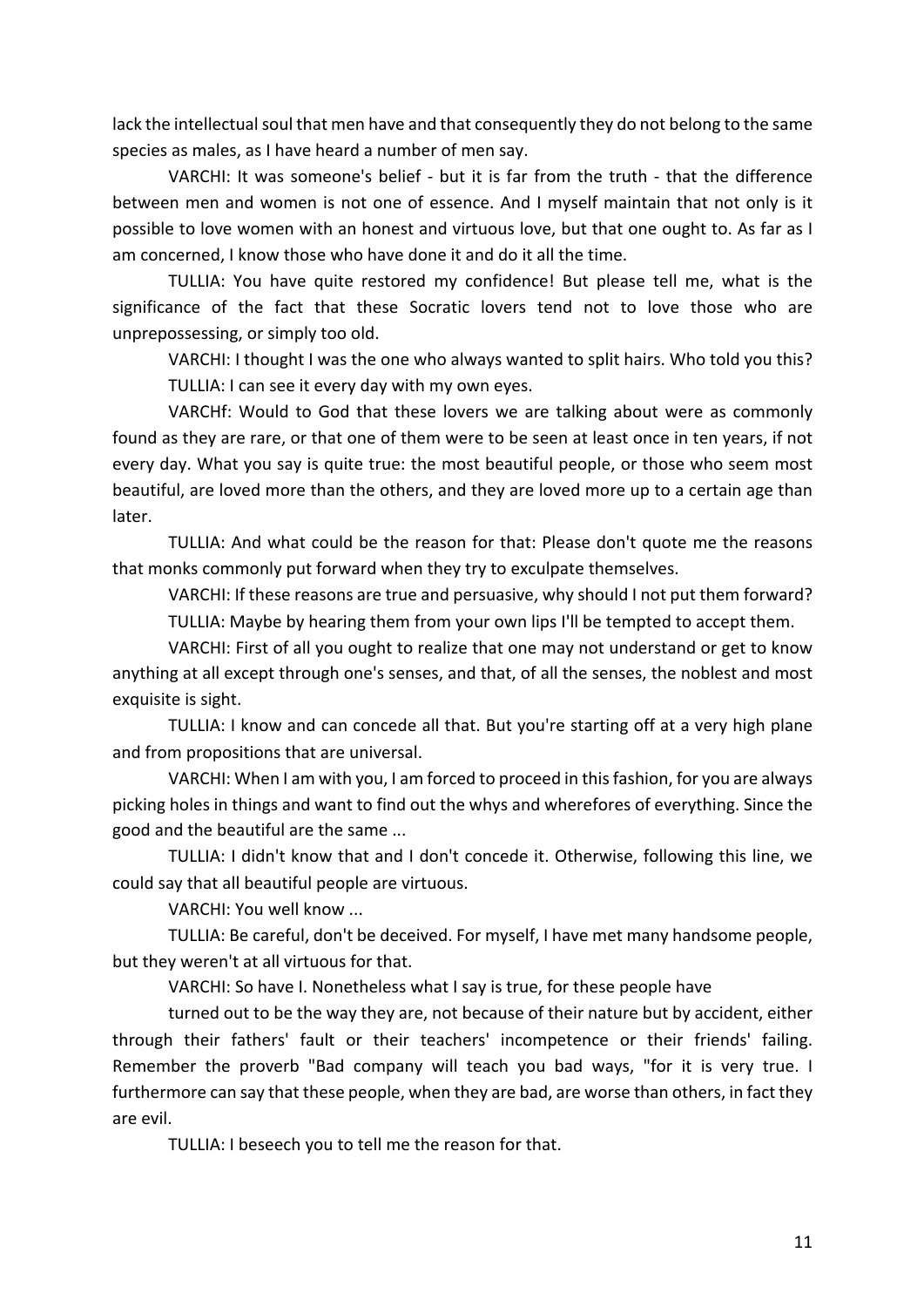VARCHI: This is the way nature works. If something is better and perfect in its natural essence, it becomes worse and more flawed whenever it spoils, corrupts, and loses its essential purity. So it follows that, while we cannot find a more blessed, benign, and useful animal than the human animal, when good, by the same token there is none as bad and wicked, malicious and harmful, when bad. If you wish for a more concrete example remember that, as the saying goes, it is the sweetest wine that produces the strongest vinegar.

TULLIA: I like that. But please continue with your syllogism.

VARCHI: My syllogism is good and ready. If it is the beautiful people that are loved, it is because they are usually judged not only the best but of higher intelligence, and it ought to be so, except in the cases I mentioned earlier. I say this only because, believe me, I personally judge it to be so and hold it to be the truth. If I behaved in any other way, I would play into the hands of those who contend that I am no philosopher.

TULLIA: That's fine. So now, if we follow your rule of contraries, all those

people who are ugly must be wicked.

VARCHI: No, Madam.

TULLIA: What do you mean by "no"? Surely beautiful and ugly are contraries.

VARCHI: They are and they are not.

TULLIA: That seems to me a clear contradiction in terms, but I won't go into it any further since I am obviously not learned in logic. You tell me how the contradiction can be cured.

VARCHI: It is quite easy. Contraries can be of many kinds. The rule I am considering applies only to contraries of exclusion, not those of inclusion. TULLIA: I can't follow that.

VARCHI: "Contraries of inclusion" are those that signify two contrary natures, such as "white" and "black," "sweet" and "bitter," "hard" and "soft," and the like. The rule does not apply here, because not everything non-white is black, nor is everything that is not sweet bitter, and so forth. "Opposites of exclusion," on the other hand, do not indicate two different natures, but, rather, one indicates one nature and the other the lack of that nature, as we have in "alive" and "dead," "night" and "day," "sighted" and "blind," and other such contraries. With these, the rule always applies, because what is not alive is necessarily dead, the man who cannot see is obviously blind, and when it is not daytime it must be night time.

TULLIA: I understand now. What is the reason for this disparity?

VARCHI: The reason is that the contraries of exclusion do not have a mean in between, while the contraries of inclusion do. What is not black can be blue or some other color; what is not sweet can be sour, or have some other flavor.

TULLIA: I see that, but "beautiful" and "ugly" seem to belong to the class that admits of no mean between the two opposites.

VARCHl: It would seem so, but it is not so, for many things are found that are neither ugly nor beautiful.

TULLIA: Well, I could also find you some things that are neither alive nor dead, and others that are neither blind nor lit up by light.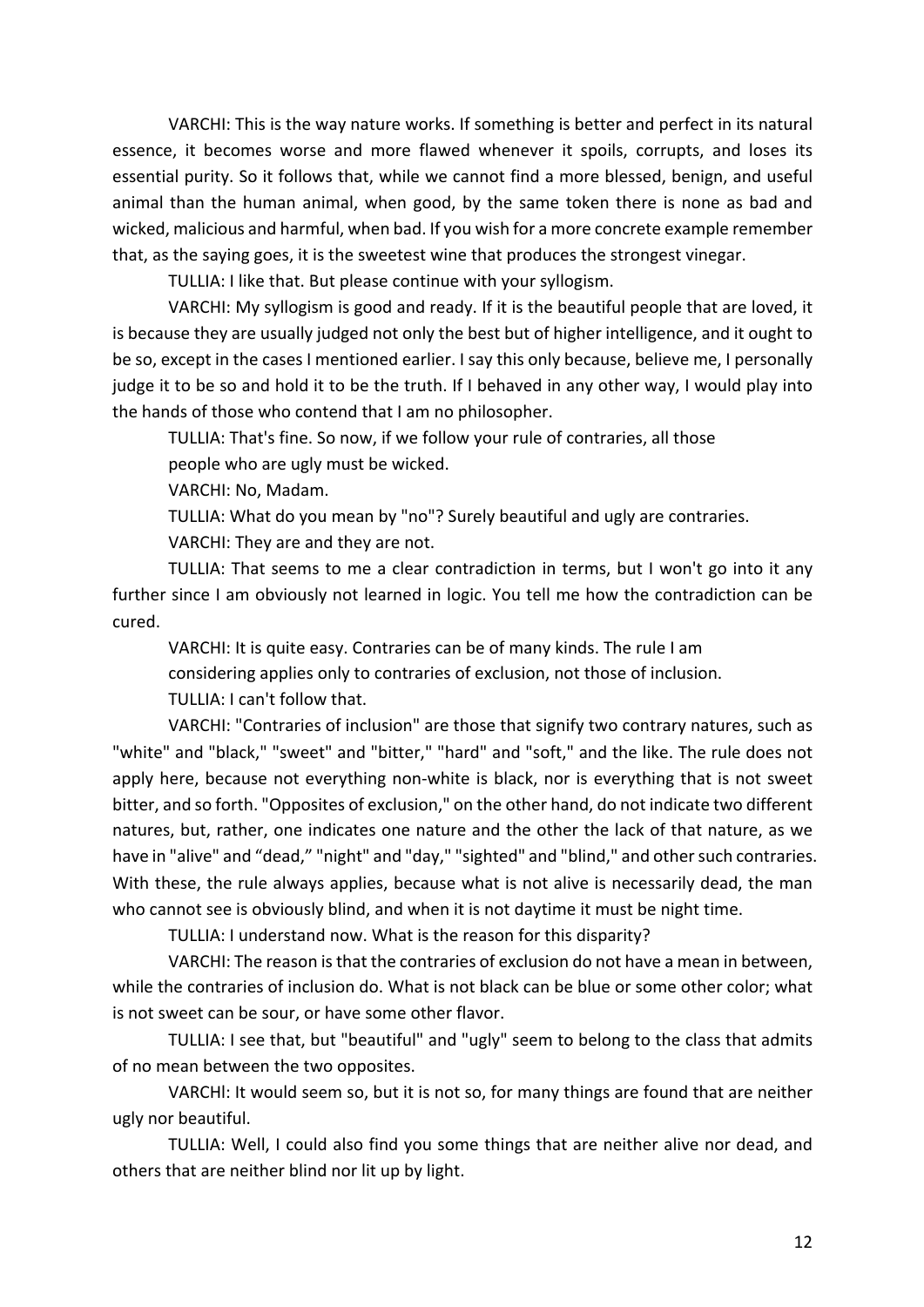#### VARCHI: Which ones?

TULLIA: Let me see, now: ah yes, these walls, those chairs.

VARCHI: Very ingeniously said but not correctly. An object may not be considered "dead" if it was never alive, or cannot be alive, neither can we call "blind" what is incapable of sight. How can we deprive something of a quality it does not possess, never did and never will possess? Poets are allowed to call rivers, forests, and other things "deaf," although these have no sense of hearing, because they are poets and must speak so [metaphorically]. But we must speak philosophically and therefore we should say that, among men as well as among women, there are some individuals who are neither beautiful nor ugly but who nonetheless by their own nature are made capable of receiving one or the other quality. Therefore, my rule does not apply here, contrary to what you say. So you see why good and wise men are more likely to be in love with people who are beautiful than with those who are ugly. Mind you, I do not wish to deny that beauty itself operates somehow in them too, to a great extent in fact; for beauty is a grace that allures, entices, and captivates those who get to know it. Rest assured that the more exquisite a person is, the more fervently he longs for beauty. As a matter of fact, in all parts of the universe, whatever they may be, wherever there is a greater measure of nobility and perfection, there is necessarily found a better and higher love as well. For this reason, as God is the highest goodness and wisdom, likewise He is the highest love and the highest everything.

TULLIA: I agree thus far and feel you have satisfied all my curiosity. The followers of Plato also turn their love toward those who are most beautiful, because they judge them to be the best and most intelligent individuals, although they are enticed by their beauty as well. In the same way you find that fathers or mothers both normally tend to show a preference toward the more good-looking among their children, though these are often the worst behaved. Hence, we need not infer that there is any latent evil in the Platonic position, All I still have to find out is why they prefer to love those who are youthful, neglecting the aged. If people didn't know the real reason for this, they could harbor suspicions, which would not perhaps be totally unfounded,

VARCHI: They would be suspicious for a very good reason. If what they contend were true, I myself would be loud and clear. But you are mistaken. The reason why Platonic lovers seem to prefer youths is that the benevolence and affection, which we call "love" and see directed to young men, in time becomes friendship. Once its name is changed, it no longer seems to be the same feeling, but only then does love become truly perfect. I know what I am talking about, for when we cannot find pleasure in contemplating beautiful things, we can experience the enjoyment felt in admiring what is good, which is no less. We must remember that all creators, the more outstanding they are, the more delight they feel in their own creations. If natural parents derive great satisfaction from their children when these are good and virtuous, how much more must spiritual parents enjoy them! And as nothing is more useful than knowledge, so nothing is more rewarding than teaching, for those, of course, who do it for pleasure rather than for money.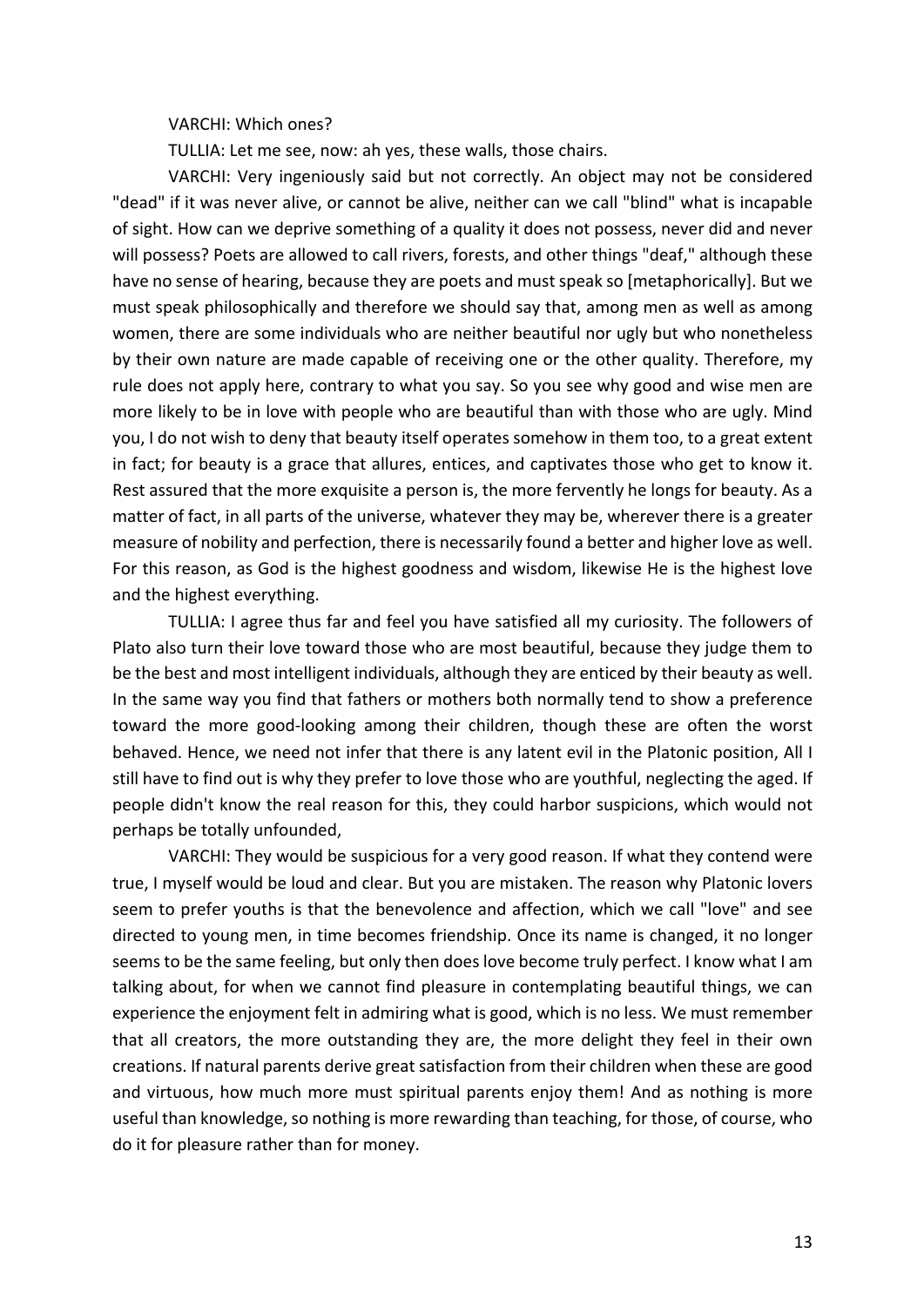TULLIA: Today I seem to be hearing things the like of which I never heard before. I feel sure, however, that you won't deny that many among those who love youthful partners, in the manner that you have been describing, cease to love them when the flower of their youthful beauty fades, and sometimes their love may even turn to repulsion…

# VARCHI: You are wrong, I say!

TULLIA: Fiddlesticks! I'll have caught you out at the point where I least expected to.

VARCHI: I tell you it is not true. And I am surprised that you do not know that what cannot be, never was.

TULLIA: I am well aware of that, for the poet declares "How can it be, when it could never have been?" So now you must respond to my point about what the evidence suggests.

VARCHI: Great matter indeed! The people that you had in mind could well feign a virtuous love but did not truly love. If they were philosophers, they did not love as philosophers should. When I say that this kind of love is far more complete and, consequently, far rarer than perhaps you think, you must believe me.

# **The last objection**

TULLIA: The originality and beguiling sweetness of your speech had made me forget the third objection. Even now, I'm not sure if my memory serves me well. But I think it was this: not all those who love with a vulgar type of love necessarily desist from their love when they have achieved their goal, because, in fact, many of them become even more ardently enamored after the physical conquest.

VARCHI: Yes, that is it.

TULLIA: There can be no doubt that when a thing is moving toward a particular goal and then reaches that goal, it ceases and no longer moves. This is because when the cause that gave rise to its movement, and which was the original goal, is lacking, then the effect, which was its movement, must also come to .an end. Now, all those people who love in the vulgar way and desire merely to be carnally joined with the beloved object, as soon as they have consummated this intercourse, must desist from their movement and discontinue their love. Isn't that the case?

VARCHI: Very true. But let me ask: how is it that some lovers not only stop loving but turn their love into hatred? And others not only do not stop loving, but love more intensely?

TULLIA: Wouldn't you concede that no sooner has the physical act been achieved and intercourse consummated, then movement ceases and love must disappear?

VARCHI: Why don't you want me to grant what is true and cannot be denied, as far as this kind of love is concerned? Since this is desire and carnal appetite, it necessarily follows that, once such appetite is quenched through copulation and physical union, love instantly disappears. But why is it that sometimes it changes into hatred and sometimes into greater love?